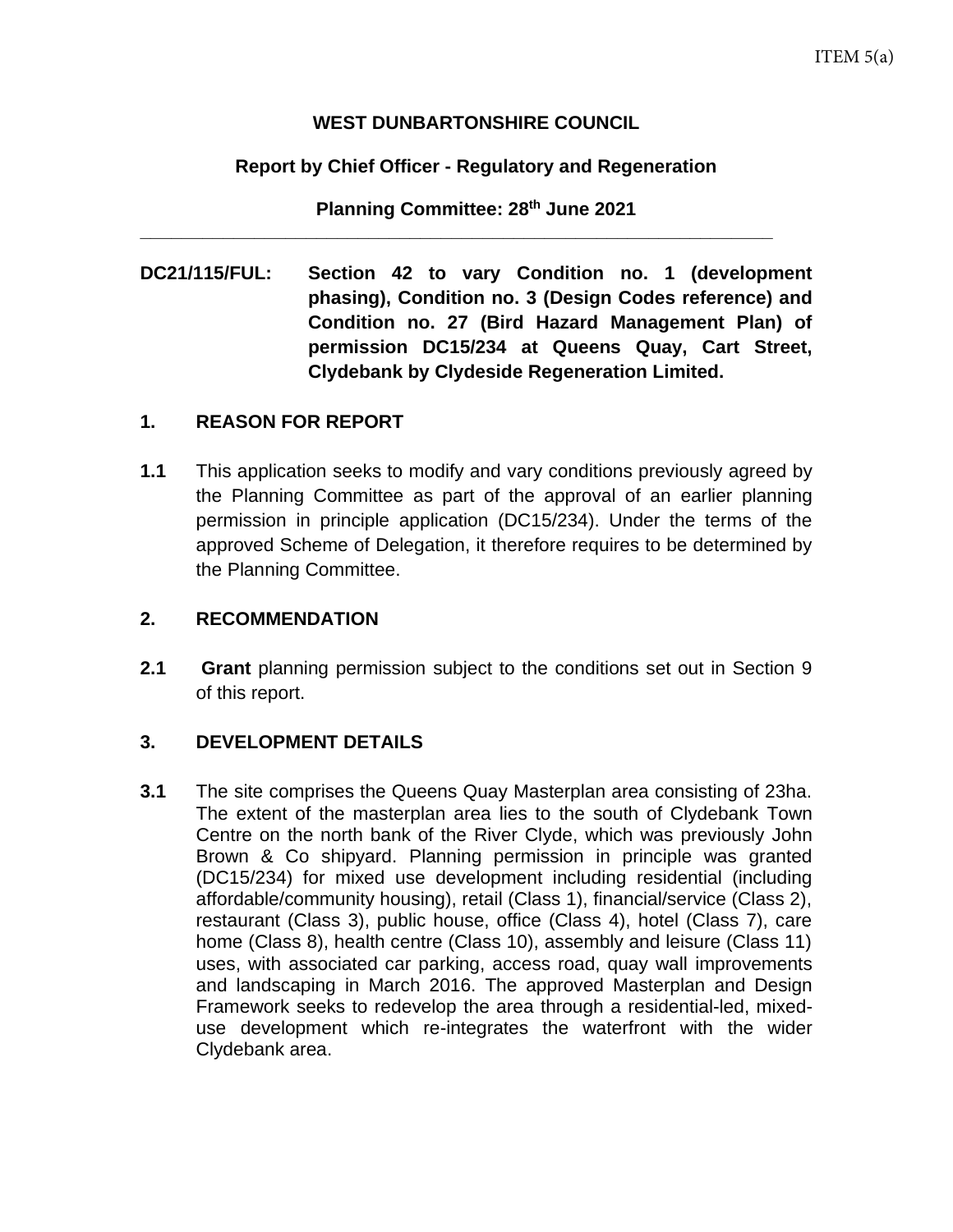- **3.2** Significant process has been made on the re-development of the site with the spine road infrastructure and the works around the basin now complete and in place. Planning permission was granted for the erection of a new health and care centre in May 2018 (DC16/244) and permission for the erection of 146 flatted dwellings and 4 commercial units was granted in March 2019 (DC18/272). In January 2018, planning permission was granted for the erection of a water source heat pump energy centre (DC17/231). The new Clydebank Care Home and Energy Centre have recently been completed and the Health and Care Centre and 146 affordable houses are currently under construction on site at this time.
- **3.3** This current application seeks permission to modify the terms of condition 1, 3 and 27 which were attached to the approved planning permission in principle. These conditions relevant to this application are set out as follows:
- **3.4** Condition 1: For the avoidance of doubt, Phase 1 works relate to any works associated with the spine road, road improvements, quay walls, public realm, linear park and pocket parks.
- **3.5** Condition 3: As part of any application(s) for approval of matters specified in conditions, and with regard to the requirements of condition 2 above, the design and layout of development parcels shall comply with the design principles/intents set out in sections 05 and 06 of the Design & Access Statement (Rev C, March 2016), the accompanying Framework Drawing No. P(0) 003 Rev E (or any subsequent amendments thereto), unless otherwise agreed in writing by the Planning Authority.
- **3.6** Condition 27: Any development that would create a roof area greater than 500 square metres with a roof pitch of less than 15° shall not commence until a Bird Hazard Management Plan has been submitted to and approved in writing by the Planning Authority in consultation with Glasgow Airport. The submitted plan shall include details of the management of the roofs within the site which may be attractive to nesting, roosting and "loafing" birds. The management plan shall comply with Advice Note 8 "Potential Bird Hazards from Building Design".
- **3.7** With regards to Condition 2, the applicant seeks to amend the timescale for the delivery of the pocket parks, linear park and basin park given these are no longer being implemented as part of phase 1 of the development. Instead the linear park will be delivered as part of each respective residential development parcel as it comes forward and the pocket parks and basin play park implemented within a timescale agreed with the Planning Authority. It is proposed that the wording of the condition is to be amended to include the following wording 'The linear park will be completed following the completion of the relevant residential phase to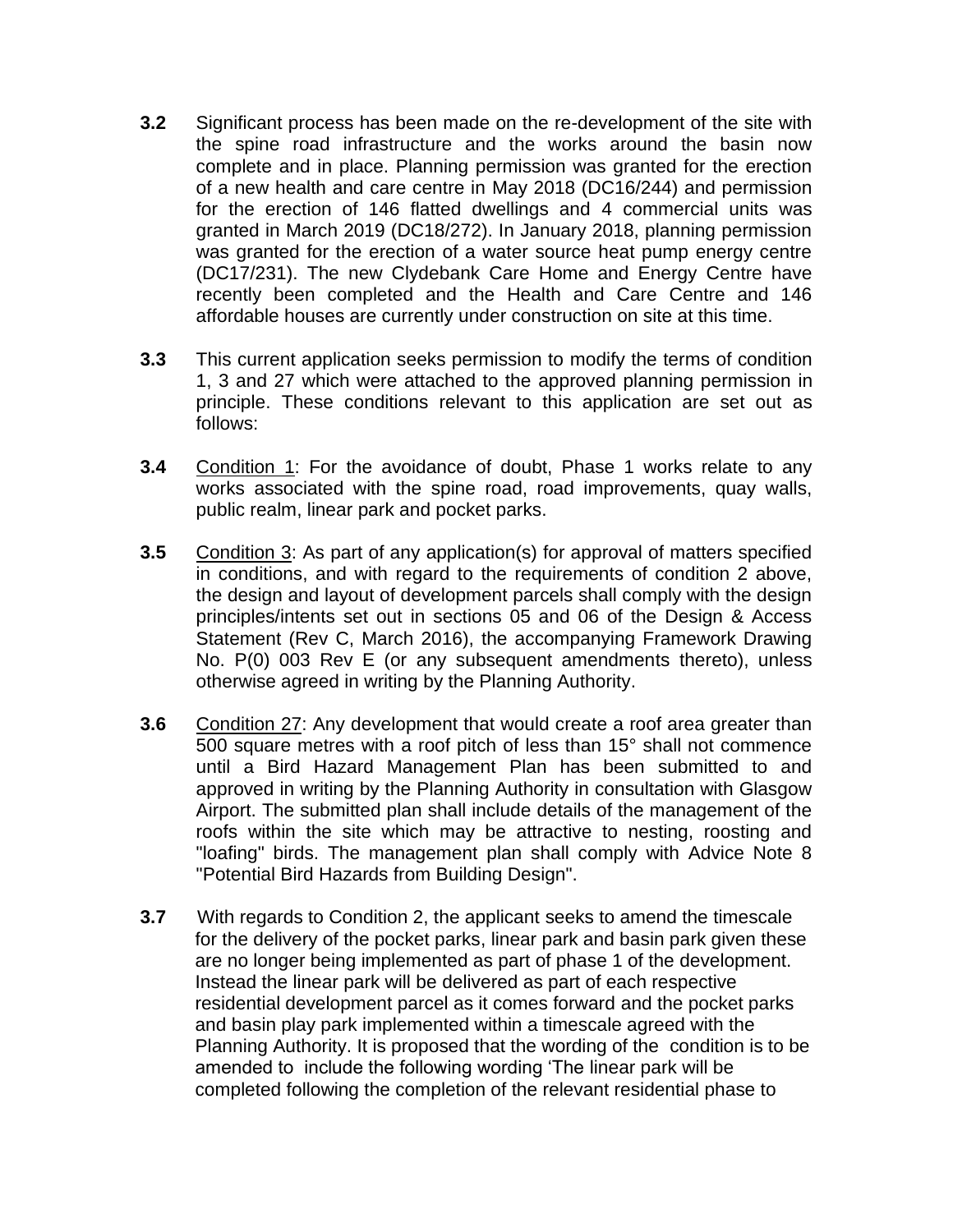which it relates with the pocket parks and basin play park to be completed within a timescale agreed with the Planning Authority, all identified on annotated masterplan.

- **3.8** With regards to Condition 3, the applicant wishes to vary this condition to simply include reference to the approved Design Codes for Queens Quay (September 2020) as part of the suite of design material and documents already cited within the wording of condition. The Queens Quay Design Codes were approved only in September 2020 and the applicant advises that they wish to vary the condition to ensure that its requirements are given due weight as a material planning consideration as part of subsequent planning applications coming forward.
- **3.9** With regards to Condition 27, the applicant seeks to reduce the threshold trigger for a Bird Hazard Management Plan from roof areas greater than 500 square metres to 250 square metres. The reason for this as outlined by the applicant is on the basis that Glasgow Airport through their own legislative framework can seek a Bird Hazard Management Plan even in circumstances where it would not be required by the wording of a condition or where there is no relevant planning condition in place. By having a more stringent condition in place which increases the circumstances for which a Bird Hazard Management Plan is required, the applicant considers that this will mitigate and safeguard further against any risk of progressing smaller building work on site without appropriate bird hazard measures being in place.
- **3.10** In support of the application, a location plan, a site plan and a planning statement have been submitted. In addition to this and given the original planning permission in principle application (DC15/234) was deemed to be an Environmental Impact Assessment (EIA) development, a separate EIA Screening Opinion was submitted alongside this application for the Planning Authority to consider. Noting the nature of the variations proposed to the conditions subject to the application, it was considered following review that these proposals would not lead to any further significant environmental consequences and as such an EIA report was not deemed to be required in support of this application.

#### **4**. **CONSULTATIONS**

- **4.1** Glasgow Airport have no objections to the proposed changes.
- **5. REPRESENTATIONS**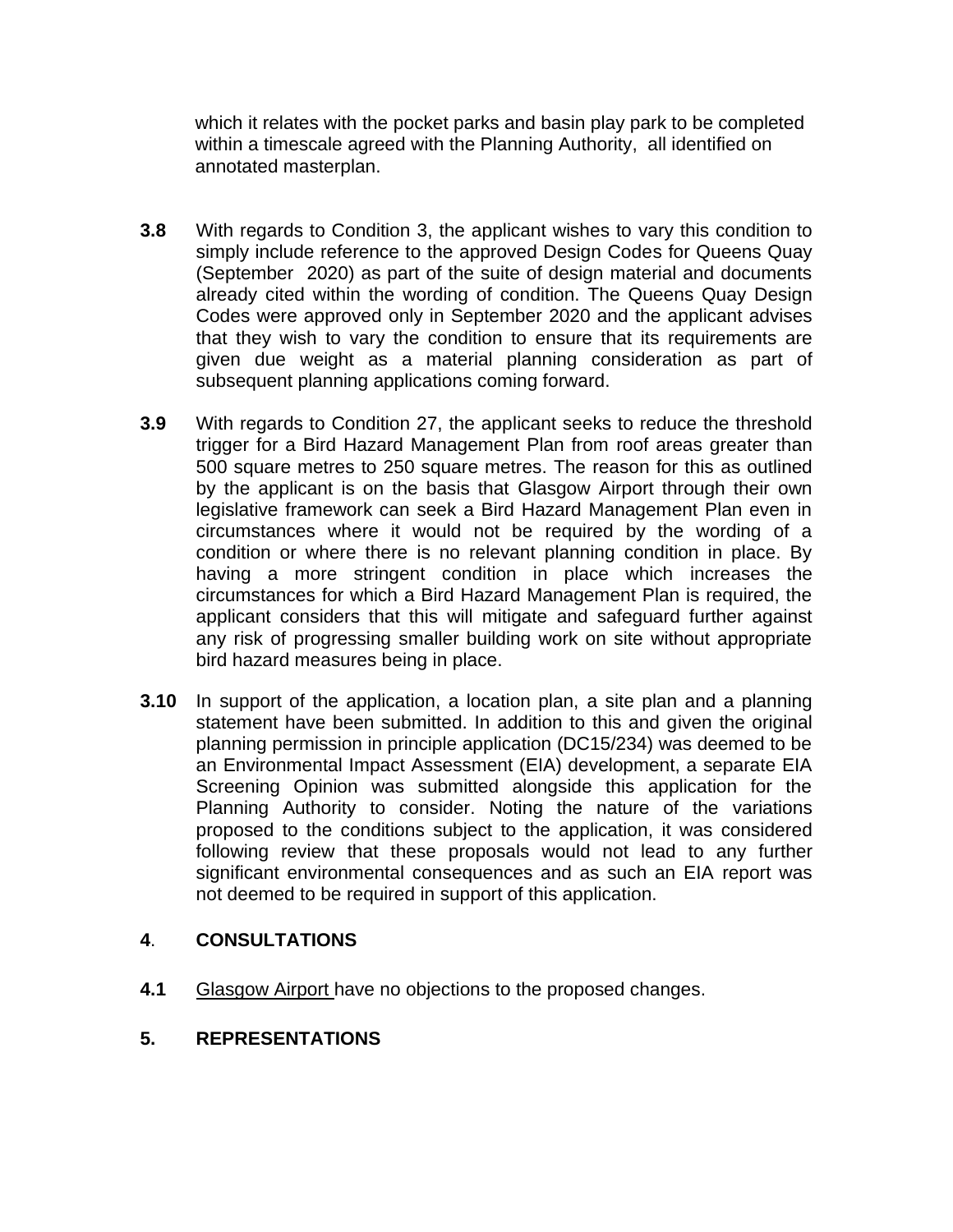**5.1** Two representations have been received comprising of one letter of support and one letter of objection and the content has been summarised below:

### **Objection**

- Redevelopment of the site will lead to more traffic on Dumbarton Road.
- Redevelopment of the site will lead to increase noise from traffic using the site.
- Redevelopment of the site will change character of area and prevent people walking and cycling within the site.

### **Support**

- Supports the progressing being made on the redevelopment of the Queens Quay site.
- Requests that small shops and retail units are delivered within the masterplan site to serve local residents.

## **6. ASSESSMENT AGAINST THE DEVELOPMENT PLAN**

**6.1** As the principle of development has already been established through the earlier planning permission in principle application granted (DC15/234), the policies referenced below only relate to those which have a direct consideration on the scope of works and development associated with Conditions 1, 3 and 27 respectively.

### West Dunbartonshire Adopted Local Plan 2010

- **6.2** Policy GD1 seeks to ensure that all new development is of a high quality of design and respects the character and amenity of the area and is relevant to the consideration of this application given Condition 1 and 3 seeks to vary phasing and design requirements.
- **6.3** The proposal complies with the policies of the adopted local plan and is assessed fully in Section 7 below.

# **7. ASSESSMENT AGAINST MATERIAL CONSIDERATIONS**

West Dunbartonshire Local Development Plan (LDP1) Proposed Plan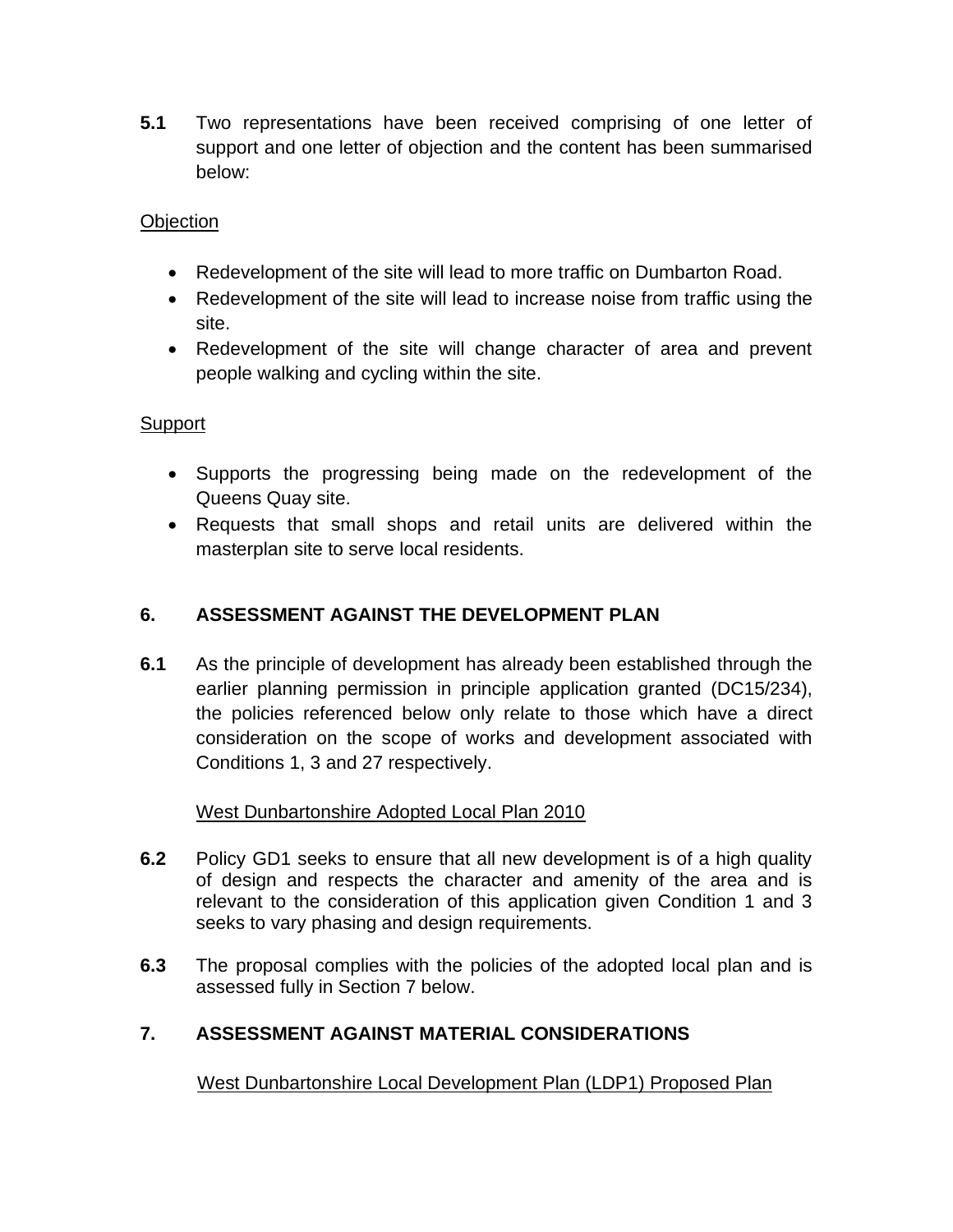- **7.1** On 27 April 2016, the Planning Committee took a final decision not to accept the Local Development Plan Examination Report recommended modification in respect of including the Duntiglennan Fields site in Clydebank as a housing development opportunity, and therefore, as a result of the Scottish Ministers' Direction, the Local Development Plan has remained unadopted but continues to be a material consideration in the determination of planning applications.
- **7.2** Policy DS1 sets out general expectations for the quality of new development, including that it be distinctive, adaptable, resource-efficient and easy to get to and move around, safe, pleasant and welcoming. Policy LE10 focuses on the access and design quality of industrial and business sites which includes Queens Quay. More specifically, the policy sets an expectation for Queens Quay to deliver high quality design which maximises development potential, integrates the site to the town centre whilst also ensuring that development is considerate to the amenity of the surrounding uses.
- **7.3** It is considered that the proposals will maintain the overall design quality of the development. The variation to Condition 3 to include the reference to the Design Codes directly accords with this policy given that this document will form a material planning consideration to development proposals coming forward.

### West Dunbartonshire Local Development Plan (LDP2) Proposed Plan

- **7.4** The modified LDP2 was approved by the Council in August 2020 and the Council then advised the Scottish Ministers of its intention to adopt the Plan. The Scottish Government issued a direction to the Council on 18<sup>th</sup> December 2020 requiring modifications to the housing parts of LDP2. None of the policies considered in the determination of these applications is affected by the Direction. LDP2 is therefore the Council's most up to date policy position and has significant weight in the assessment and determination of planning applications at this time.
- **7.5** The Queens Quay Design Strategy of LDP2 seeks to continue on the delivery and implementation of the Design Framework and the consented masterplan. Beyond this, Queens Quay Policy 1 and Queens Quay Policy 2 relate to specific areas within the masterplan landholding (land to west of Garth Road and Cable Depot Road respectively) and are also relevant to these proposals noting the proposed variations to the conditions relate to the whole masterplan site.
- **7.6** Similarly to Policy GD1 of the Adopted Plan and Policy DS1 of Proposed Plan 1, Policy CP1 seeks to ensure that development is of a high quality. It indicates that all new development will be expected to contribute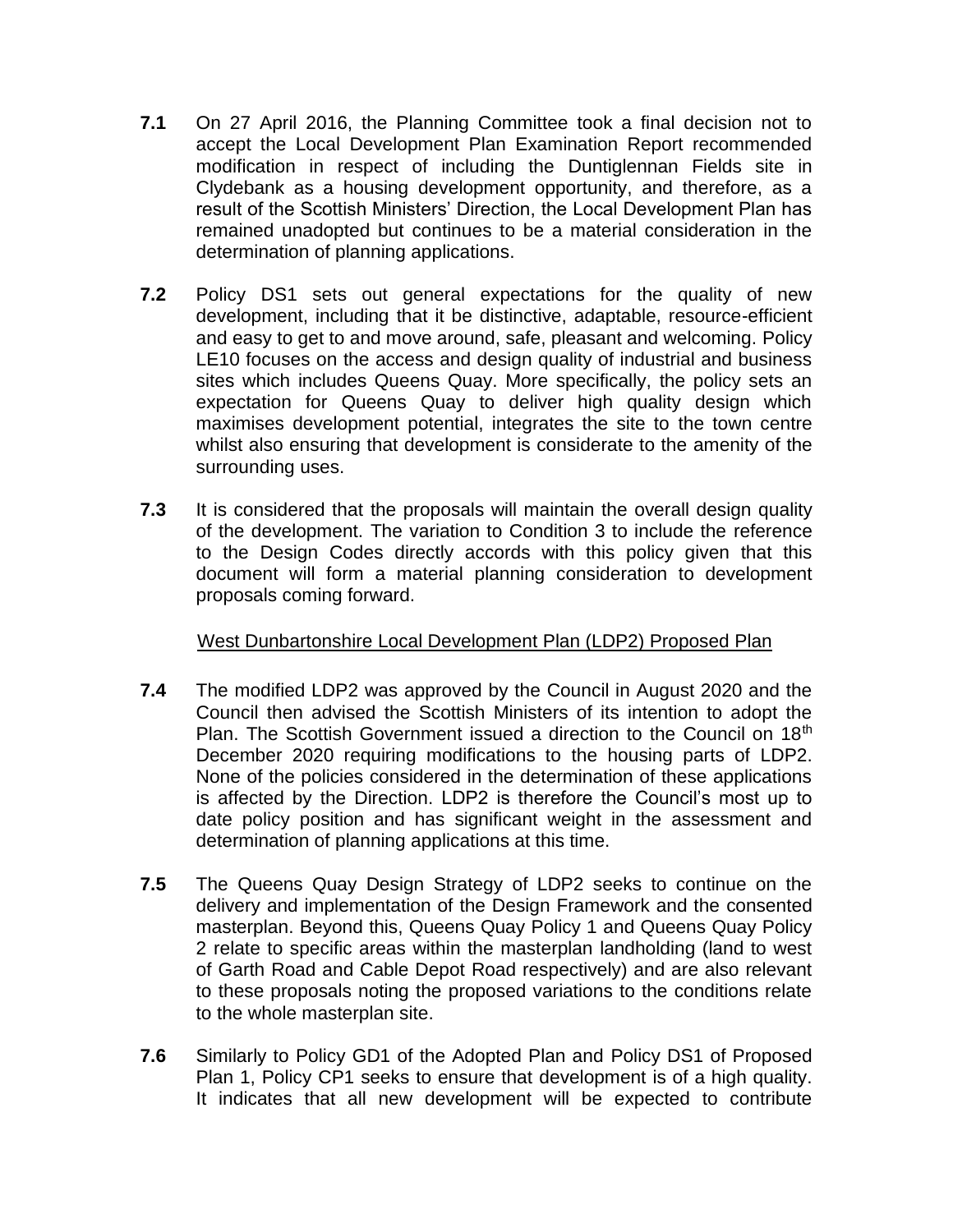towards creating successful places by having regard to the six qualities of a successful place (distinctive, adaptable, resource efficient, easy to get to/move around, safe and pleasant, and welcoming). The variations proposed to the conditions will not compromise the overall design quality and as previously set out the variations proposed to Condition 3 will enhance the development quality and directly meets with the spirit of the policy.

#### Principle of Development

- **7.7** The principle of the mixed-use development on this site has already been established through the granting of permission DC15/234 alongside a series of subsequent detailed planning permission and this is not being revisited as part of this application. Notwithstanding this, it is considered that the proposed additions and changes still complies with the policies relevant and contained in both the adopted and proposed local plans and the proposals for Conditions 1, 3 and 27 respectively do not materially change this.
- **7.8** With regards to the representations submitted, as the points raised in both of these relate to matters regarding the original, already consented, masterplan development, these are not material to this application currently being considered and cannot be afforded weight in the consideration of this application on this basis.

#### Linear Park and Pocket Park Phasing Timescale (Condition 1)

- **7.9** At present, Condition 1 attributes a series of design and infrastructure features, including the construction and delivery of the pocket parks within the site, to Phase 1 of the overall approved phasing programme for the masterplan consent.
- **7.10** Since the approval of DC15/234, the applicant has advised that it has not been possible to progress with the implementation of the linear park, pocket parks and the basin park with their delivery largely dependant on the residential development parcels along the waterfront coming forward and progressing. In addition to this, noting the location of the linear park on site, the applicant also raised an issue that any work done to deliver the linear park would likely be compromised when the construction activity commences on the residential parcels and as such it would be more practical if these were delivered as part of each residential phase as opposed to before any of them commencing. The timescale for the pocket parks dispersed throughout the wider development site and the basin play park would be the subject of further discussion with the Planning Authority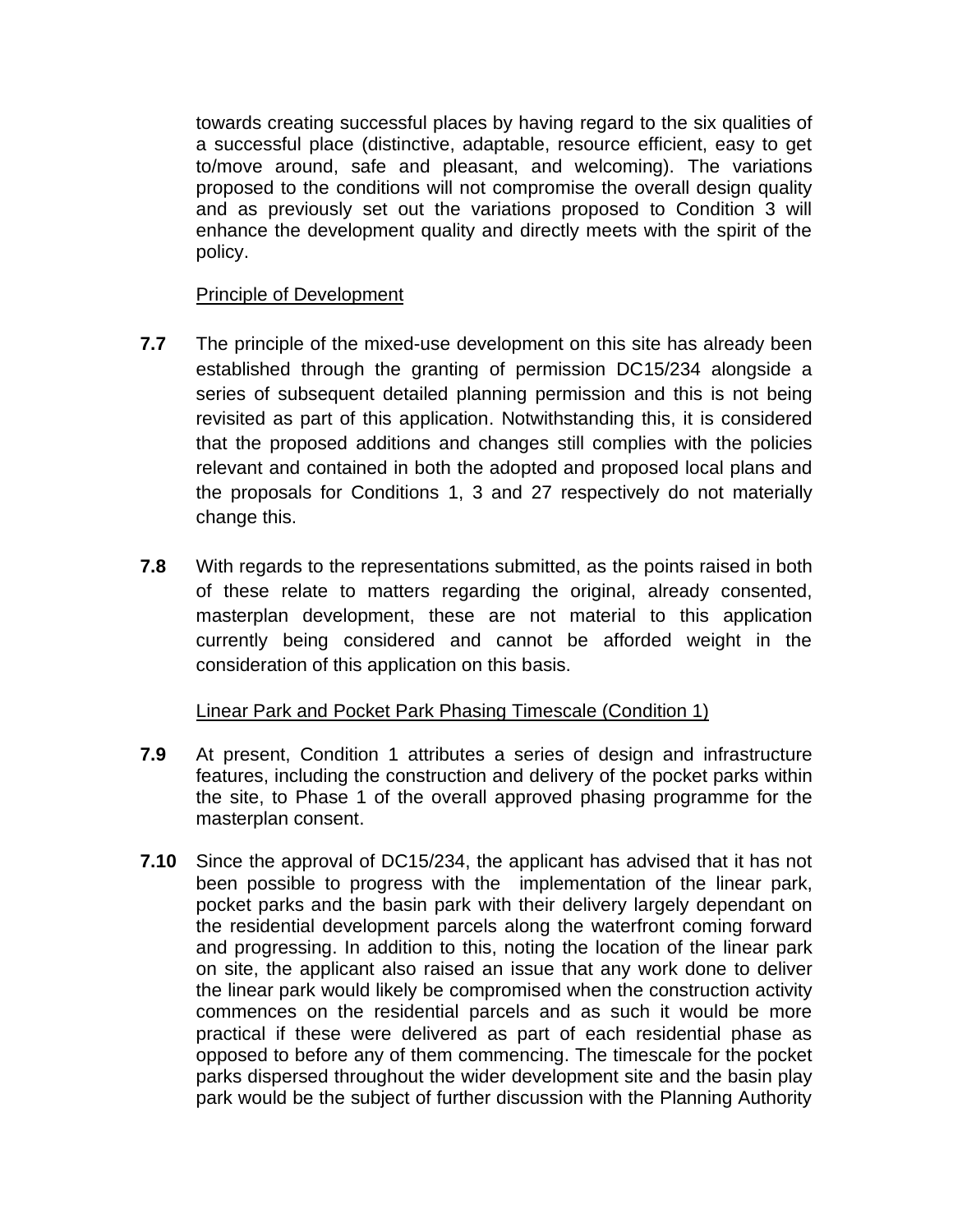so they are brought forward as other parts of the development come forward and are implemented.

#### Design Codes Reference (Condition 3)

- **7.11** In its current format, Condition 3 lists the documents to which the development parcels within Queens Quay need to adhere to and conform with as each development proposal within the site comes forward. As the Design Codes are a more recent document and these have only been approved in September 2020, they were never included in the earlier Planning Permission in Principle consent granted and there is no reference to them within the permission or the conditions attached to it.
- **7.12** To ensure that the Design Codes are given due weight and that the requirements within them are formally considered and adhered as part of subsequent planning applications for development parcels going forward, the applicant proposes a direct reference to the approved Design Codes within the wording of condition 3. This approach is supported and welcomed and that there is merit in including the Design Codes within the wording of condition 3. More specifically, this is supported by the design policies of all 3 plans and the revised condition will ensure that future development reflect current design expectations for Queens Quay as the redevelopment of the site continues to progress.

### Bird Hazard Management Plan Threshold (Condition 27)

- **7.13** The current threshold as set out in Condition 27 requires all buildings with a roof footprint of greater than 500 square metres to be accompanied by a Bird Hazard Management Plan.
- **7.14** The applicant has advised that Glasgow Airport through their own legislative framework and powers can seek a Bird Hazard Management Plan even in circumstances where it would otherwise not be required by the wording of the planning condition. To safeguard and mitigate against any risk of progressing smaller building work on site without the appropriate bird hazard measures being in place or to better avoid a scenario of Glasgow Airport requesting the plan outwith the specific parameters of the condition, the applicant proposes a variation to Condition 27 to allow it to be more stringent. Although this would potentially be more onerous, the applicant proposes to vary Condition 27 to reduce the threshold for which a Bird Hazard Management Plan is required for any buildings with a roof area of greater than 250 square metres.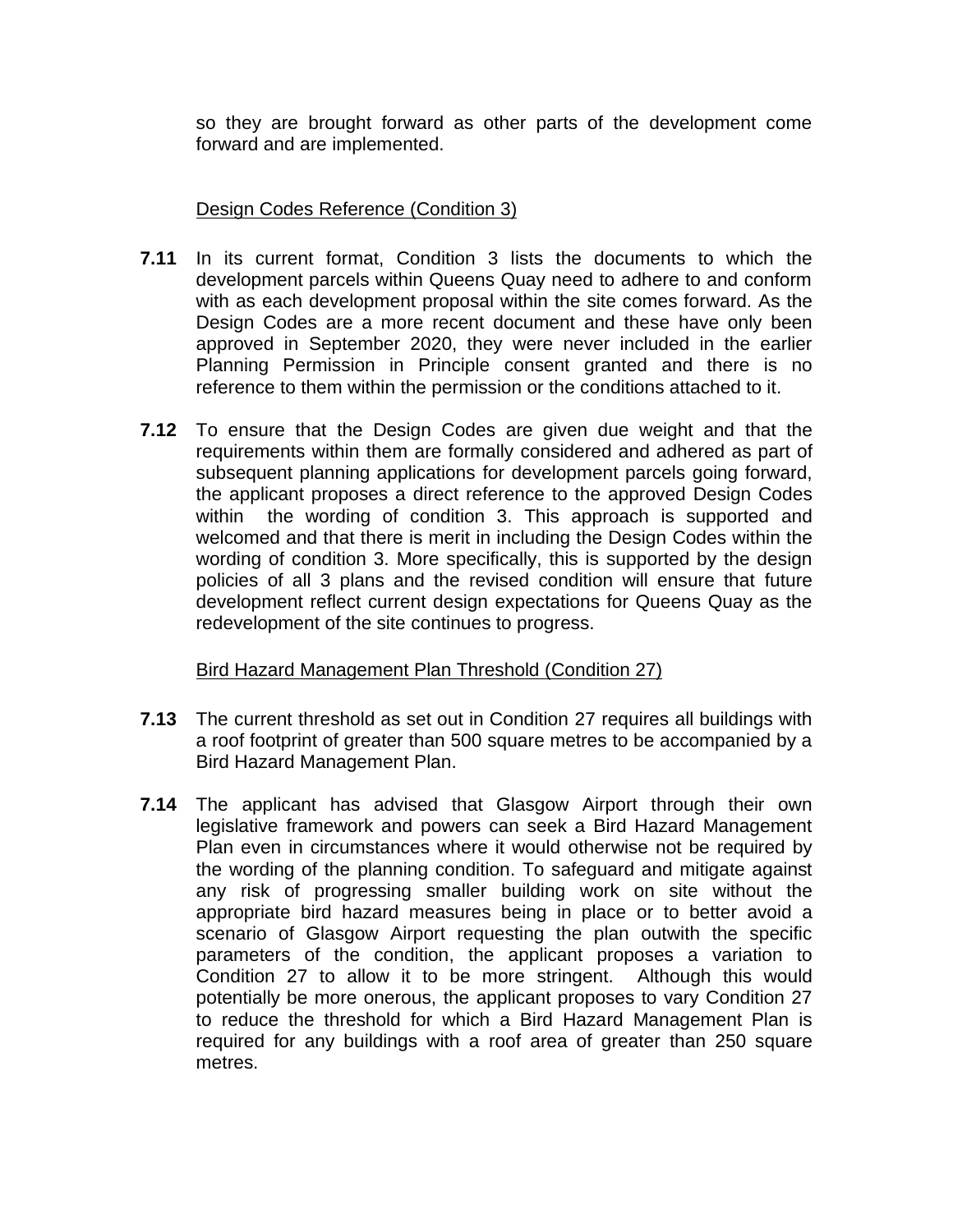**7.15** For the reasons and justification provided by the applicant, this is considered to be acceptable variation and Glasgow have confirmed that they have no objection to the variation to Condition 27 proposed.

## **8. CONCLUSION**

- **8.1** The modification of Condition 1, 3 and 27 are considered to be acceptable for the reasons set out in this report and these changes comply with the applicable local development plan policies. More specifically, it is considered that the proposals associated with all 3 conditions will maintain that the quality and very high standards of development already secured through the earlier permissions granted and being delivered on site.
- **8.2** As the effect of granting planning permission for Section 42 application is such that a new and separate standalone permission exists for the development, all other conditions associated with planning permission in principle application DC15/234 are re-imposed to this permission with the exception of condition 1, 3 and 27 (now Condition 25) being varied in line with the requests made through this application and conditions 5 and 21 which have already previously been formally discharged by the Planning Authority.

# **9. CONDITIONS**

- **01. For the avoidance of doubt, Phase 1 works relate to any works associated with the spine road, road improvements, quay walls, and public realm. The linear park will be completed following completion of the relevant residential phase to which it relates with the pocket parks and basin play park to be completed within a timescale agreed with the Planning Authority, all identified on annotated masterplan E2604.Sk001revJ received on 22nd June 2021.**
- **02. Prior to commencement of development on site approval of matters specified in conditions for the relevant development parcels shall be obtained from the planning authority. Applications shall include:**
	- **a) site layout plans showing the position of all buildings, roads, footpaths, parking areas, walls, fences and landscaping;**
	- **b) block and layout plans and elevations of each building, showing dimensions and palettes of external materials;**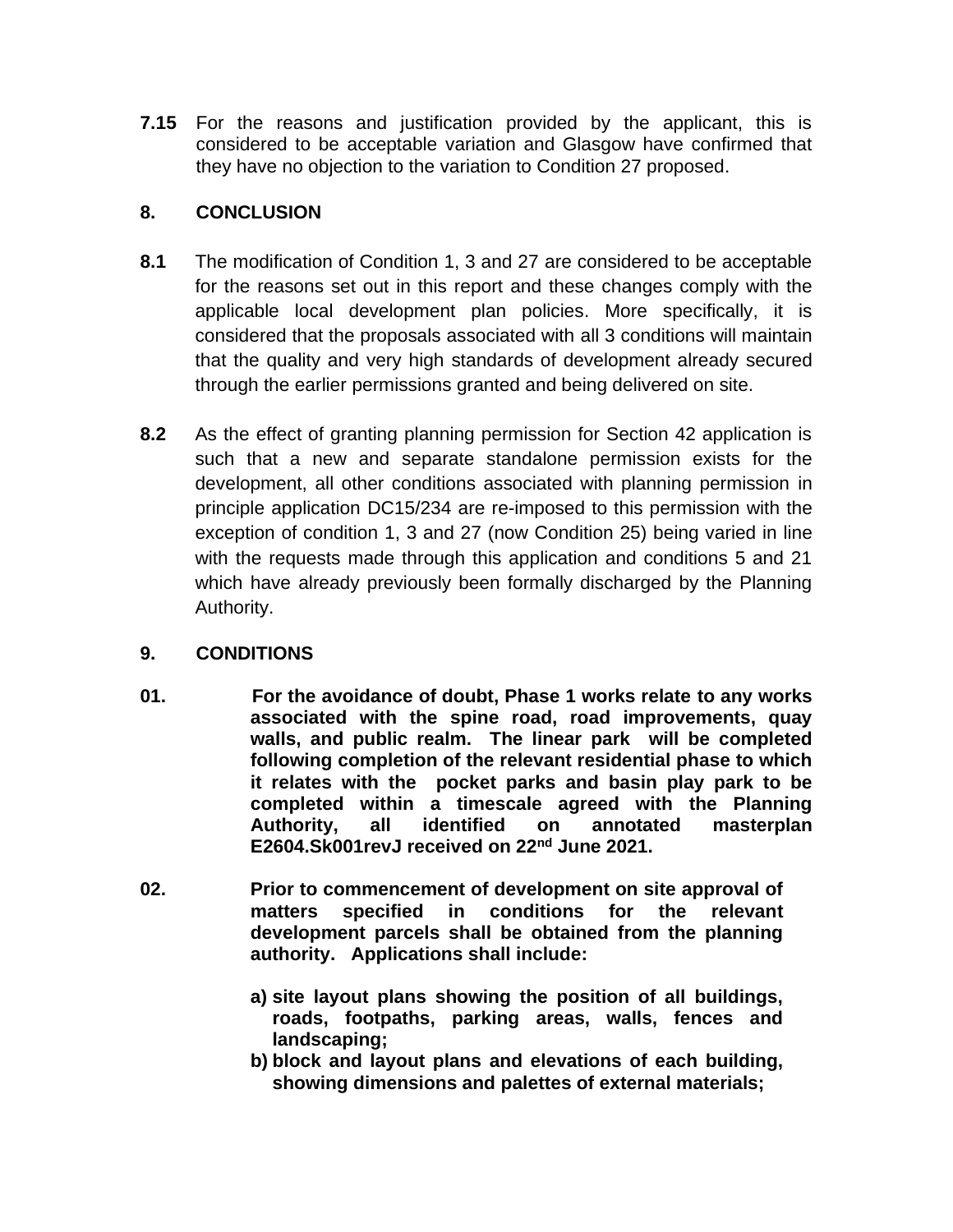- **c) landscape and streetscape plans showing the location and species of all proposed trees, shrubs, hedges, palettes of hard landscaping materials and street furniture;**
- **d) details of existing and proposed ground levels, and finished floor levels, relating to a clearly identified fixed datum point;**
- **e) a detailed report on the extent, scale and nature of any contamination of the site; and**
- **f) a detailed remediation scheme detailing the measures necessary to bring the site to a condition suitable for the intended use.**
- **03. As part of any application(s) for approval of matters specified in conditions, and with regard to the requirements of condition 2 above, the design and layout of development parcels shall comply with the design principles/intents set out in sections 05 and 06 of the Design & Access Statement (Rev C, March 2016), the accompanying Framework Drawing No. P(0) 003 Rev E (or any subsequent amendments thereto), and the approved Design Codes for Queens Quay (approved September 2020) unless otherwise agreed in writing by the Planning Authority.**
- **04. At the same time as the submission of the first commercial use application (excluding any district heating system) a minimasterplan shall be submitted for the mixed used area coloured yellow on Drawing No. P(0) 003 rev E (including building plots, design principles and a parking strategy) for the further approval of the Planning Authority.**
- **05. As part of any application(s) for the approval of matters specified in conditions for Phase 1 works, and notwithstanding the requirements of condition 2c) above, details of the landscaping strategy for the spine road, linear park and pocket parks shall include:**
	- **a) location and species of all proposed trees, shrubs, hedges;**
	- **b) palettes of hard landscaping materials, street furniture and play equipment;**
	- **c) identify potential locations for public art; and**
	- **d) the means of management and maintenance of the landscaping and public open space.**
- **06. No development (other than the spine road works, road improvement works, quay wall works, public realm works, health and care site works and investigative works, but**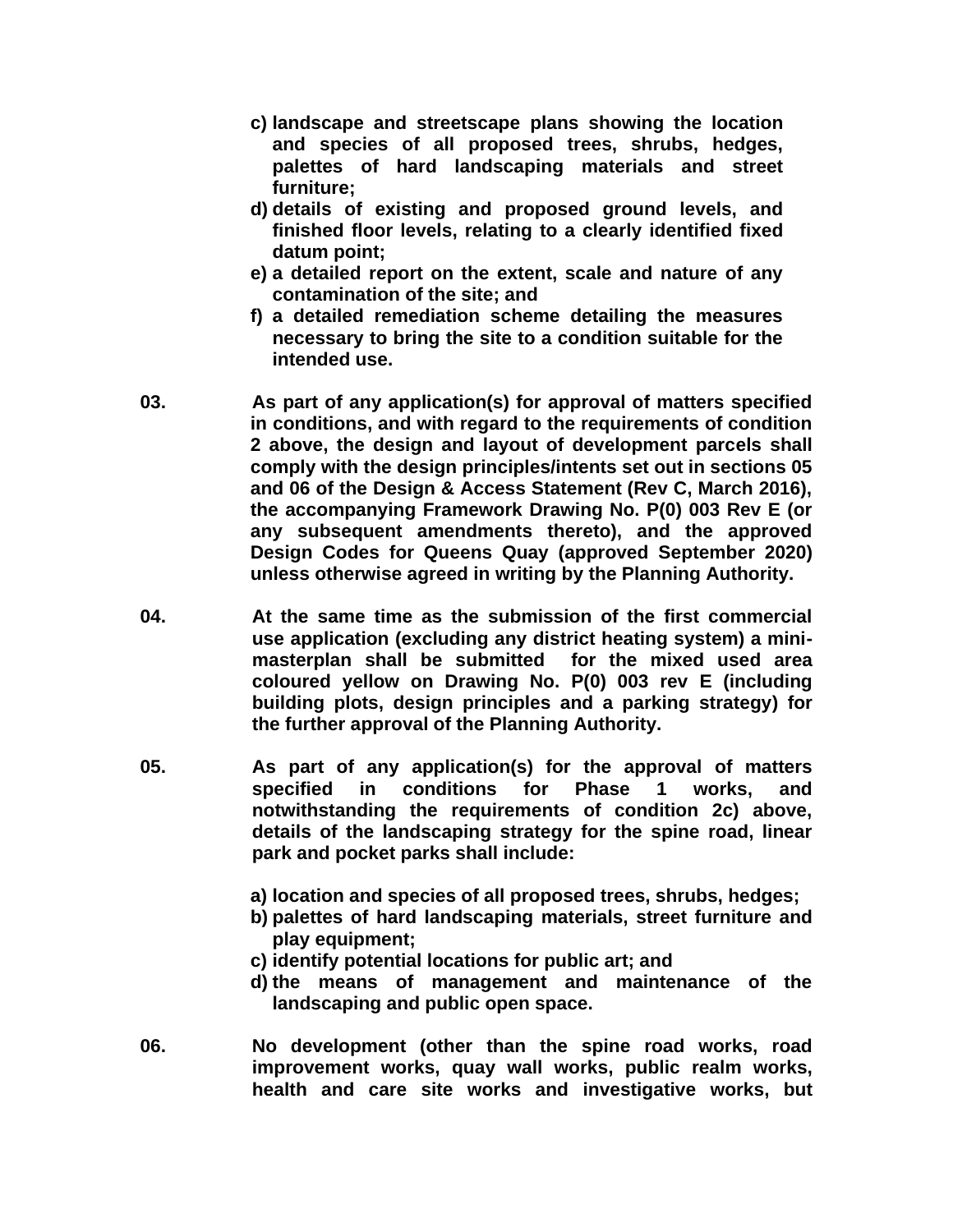**excluding the linear and pocket parks) shall commence on site until such time as a site-wide water environment investigation and assessment has been submitted to and approved in writing by the Planning Authority. The report shall be prepared by a suitably qualified person and as a minimum shall include the following:**

- **a) Suitable and sufficient monitoring from across the site in order to identify the extent, scale and nature of contamination with regards to the water environment.**
- **b) An appropriate level of assessment that identifies the key receptors and the significance of any pollutant linkages found to be present.**
- c) **Should a significant pollutant linkage be identified on the site then a site wide preliminary remedial options appraisal is to be provided that demonstrates whereabouts on the site remediation is considered likely.**

**Any measures identified in the report shall be implemented as approved within a timescale agreed with the Planning Authority.**

- **07. No development (other than the spine road works, road improvement works, quay wall works, public realm works, health and care site works and investigative works, but excluding the linear and pocket parks) shall commence on site until such time as a site wide assessment of the underlying ground gas regime has been submitted to and approved in writing by the Planning Authority. The report shall be prepared by a suitably qualified person and as a minimum shall include the following:**
	- **a) Suitable and sufficient monitoring from across the site in order to assess the ground gas conditions that currently exist under the site.**
	- **b) A strategy confirming that and detailing how the monitoring of ground gas boreholes will continue throughout the various development phases. It should also refer to the future method of reporting to the Planning Authority as the development progresses.**
	- **c) A preliminary assessment of the implications of the existing ground gas conditions on the proposed mixed-use development.**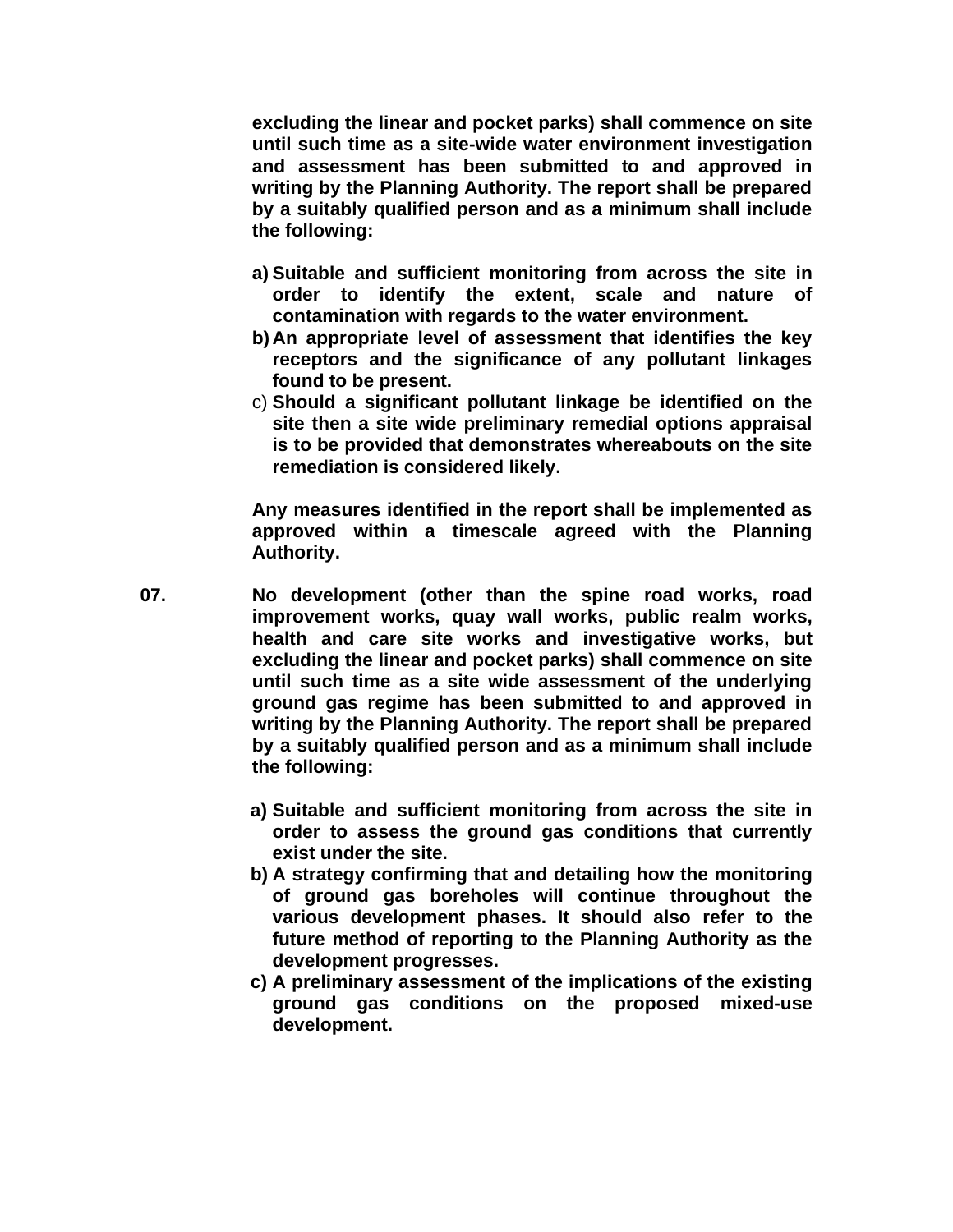**Any measures identified in the report shall be implemented as approved within a timescale agreed with the Planning Authority.**

- **08. As part of any application(s) for the approval of matters specified in conditions, Noise Impact Assessments for each development parcel shall be carried out to assess the potential impacts of noise from sources including road traffic, air traffic, plant equipment and entertainment noise and submitted for the further approval of the Planning Authority.**
- **09. Prior to the reuse of material from the onsite spoil mounds and/or the importation of any material onto the site, details of the source of the material and associated test results to demonstrate its suitability for use shall be submitted to the Planning Authority for approval. In addition to this and in accordance with BS3882:2015, the material shall also be free from metals, plastic, wood, glass, tarmac, paper and odours associated with contaminated soils.**
- **10. No development shall commence until the developer submits an archaeological mitigation strategy for the further approval of the Planning Authority. Thereafter the developer shall ensure that the approved strategy is fully implemented in accordance with the recommendations set out in sections 8.339 – 8.353 of the Environmental Statement and that all recording and recovery of archaeological resources within the development site is undertaken in agreement with the Planning Authority and West of Scotland Archaeology Service.**
- **11. All applications for the approval of matters specified in conditions shall comply with the recommendations of the Flood Risk Assessment (October 2015), that is, land raising of low-lying areas of the site to above the 1 in 200 year plus climate change flood level (set at 5.1m AOD), and finished floor levels of all buildings are to be set to at least 0.6m above the 1 in 200 year plus climate change flood level at 5.7m AOD. All development shall be implemented in accordance with these details.**
- **12. As part of the approval of matters specified in conditions, each development parcel shall comply with the recommendations of the Drainage Impact Assessment (Rev B, October 2015) with details of the means of disposal of surface water, foul sewage and a Sustainable Urban Drainage Scheme to be submitted for the further approval of the Planning Authority.**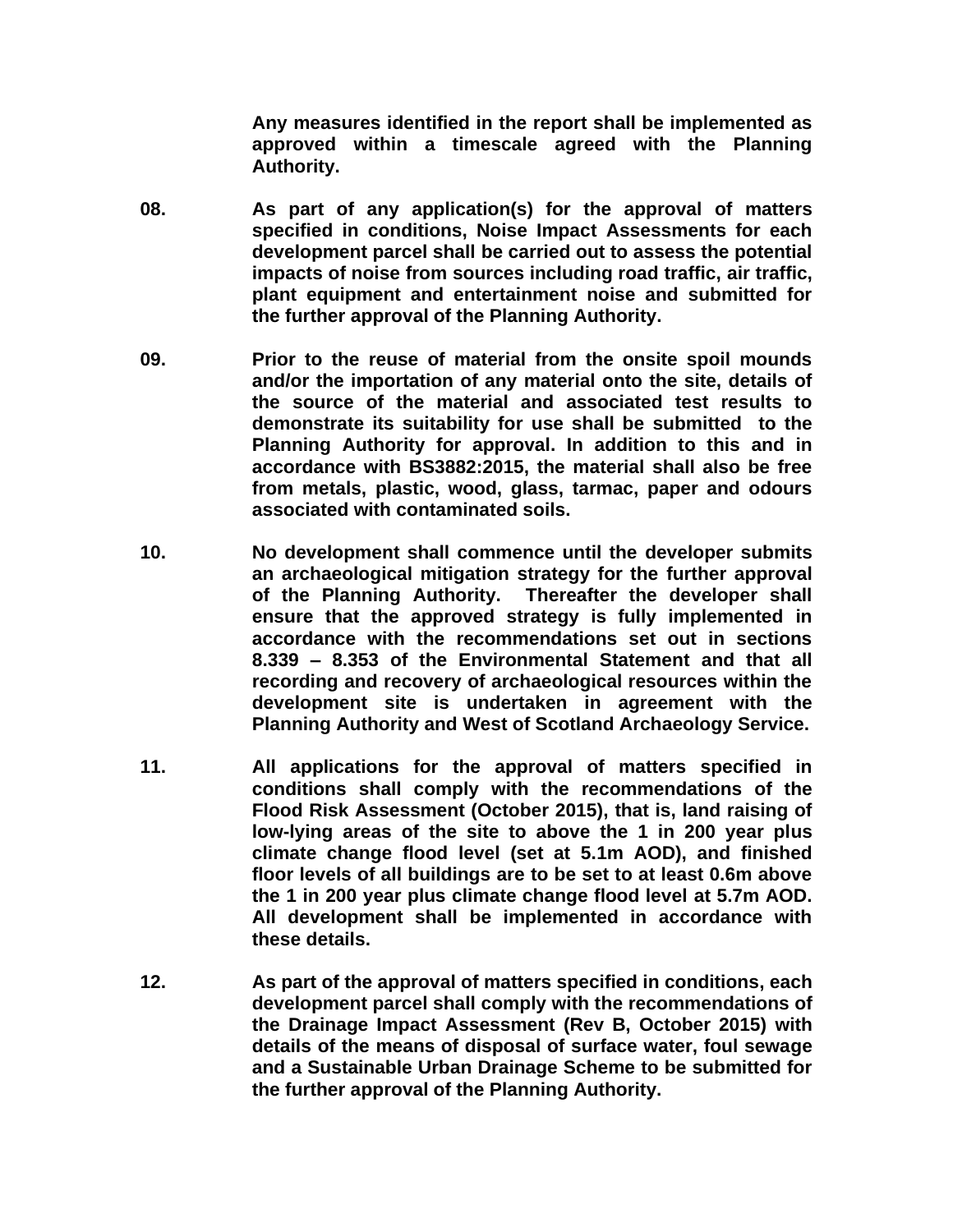- **13. The number of dwelling units consented for the site is 1,056 units. If this number is exceeded the further agreement of the Planning Authority will be required.**
- **14. Prior to the commencement of development, a strategy detailing the implementation of community/affordable housing provision within the site shall be submitted for the further approval of the Planning Authority.**
- **15. As part of the Phase 1 application for the approval of matters specified in conditions, a Construction and Environmental Management Plan shall be submitted for the further approval of the Planning Authority in consultation with SNH. It shall:**
	- **a) detail measures to screen the development in terms of noise and visual disturbance from the Inner Clyde SPA, Ramsar site and SSSI;**
	- **b) detail measures to limit pollution to the Inner Clyde SPA, Ramsar site and SSSI;**
	- **c) identify those works that are likely to have significant potential for visual and noise disturbance, such as piling.**

**No works which are identified as likely to have a significant potential for visual and/or noise disturbance shall be carried during the main wintering period (September to early April). The Construction and Environmental Management Plan shall be implemented within a timescale agreed with the Planning Authority.** 

- **16. As part of the Phase 1 application for the approval of matters specified in conditions, a detailed Recreation and Access Management Plan which details measures to limit potential disturbance to the north shore of the Inner Clyde SPA, Ramsar site and SSSI from increased access to the river shall be submitted for the further approval of the Planning Authority and implemented within a timescale agreed with the Planning Authority.**
- **17. As part of the Phase 1 application for the approval of matters specified in conditions, the applicant shall submit a Sustainable Transport Strategy which shall include details of:**

**a) bus integration into the site;**

**b) walking routes to/from the site;**

**c) location of bus stops;**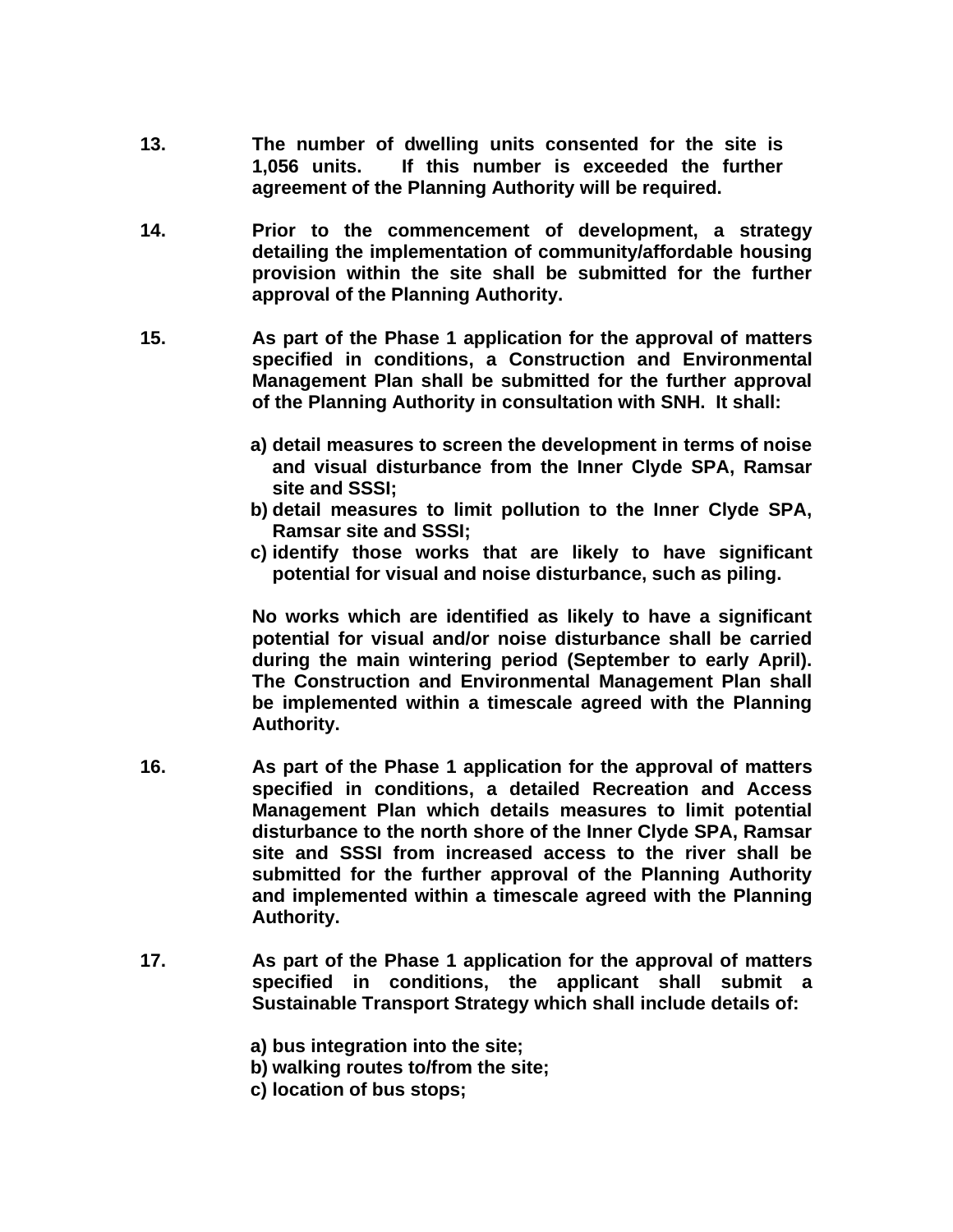**d) green travel plans; and**

**e) initiatives towards encouraging bus services into the site.**

**The recommendations of the Sustainable Transport Strategy shall require to be implemented in accordance with an agreed phasing plan within a timescale agreed with the Planning Authority.** 

- **18. As part of any application for approval of matters specified in conditions, a Travel Plan shall be submitted to and approved by the Planning Authority detailing the opportunities for sustainable travel to and from that development parcel.**
- **19. As part of the Phase 1 application for the approval of matters specified in conditions, the following shall be included:**
	- **a) details of parking provision for visitors to the Titan Crane and the riverside walkway; and**
	- **b)details of the new signal controlled junction and realignment of Cable Depot Road (section 9.14 of the Transport Assessment (October 2015).**

**c)**

**These works shall be implemented as approved as part of the Phase 1 works to the site.**

- **20. Prior to any residential, commercial or health centre uses being brought into use the works recommended in the Transport Assessment (October 2015) to realign Ailsa Road (section 9.12) and carry out layout improvements to Cart Street/Glasgow Road junction (section 9.23) shall be implemented as approved.**
- **21. As part of any application(s) for the approval of matters specified in conditions, parking spaces shall be provided in accordance with the Council's adopted parking standards, and no building shall be occupied until its parking facilities have been completed.**
- **22. As part of any application(s) for the approval of matters specified in conditions, each residential unit shall be provided with a secure covered bicycle storage facility at ground floor level. Each non-residential development shall have adequate secure covered cycle storage for staff in addition to adequate securable covered cycle facilities for visitors/customers.**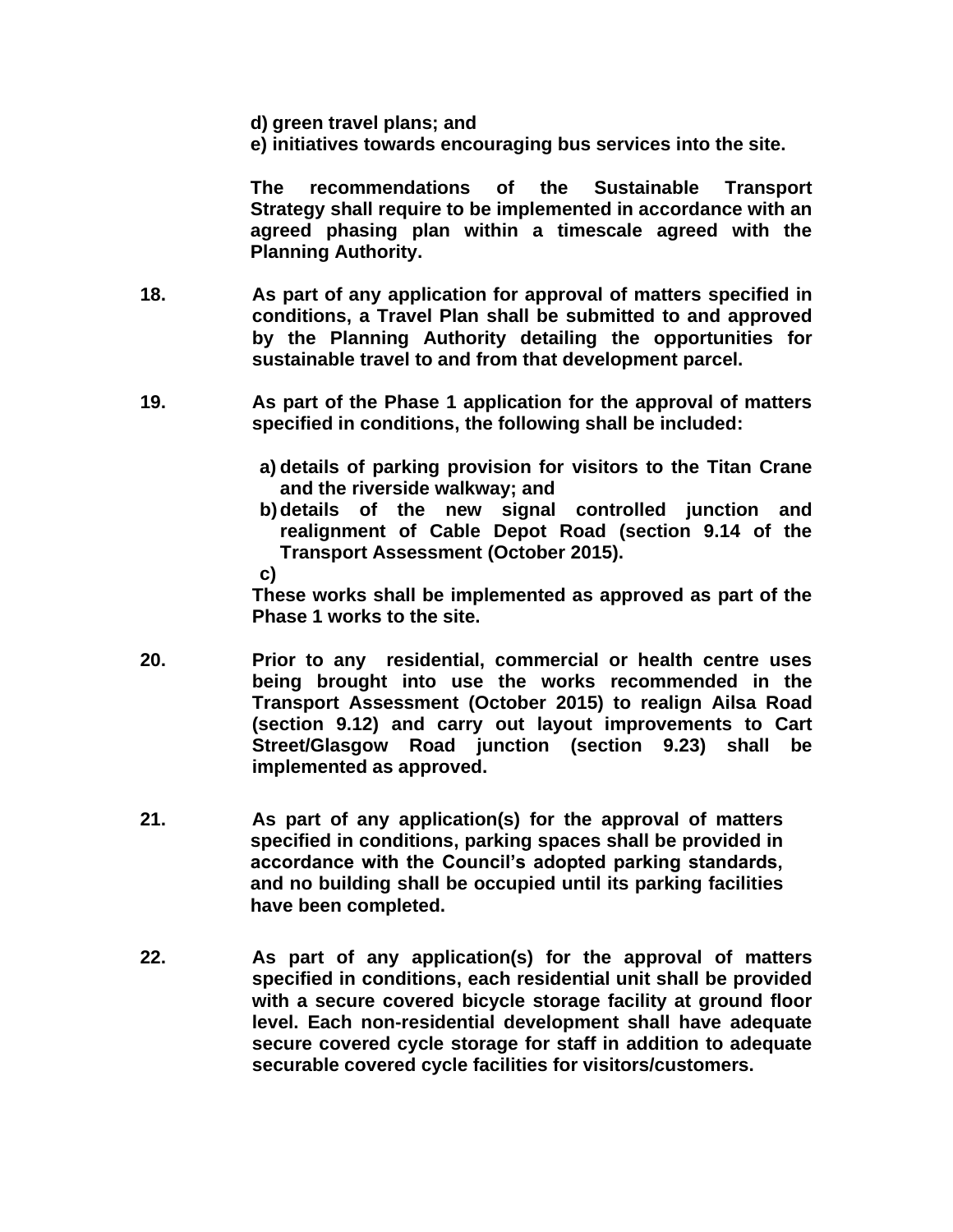- **23. The amount of retail floor space permitted is 3,000m² (gross). Any unit trading primarily in convenience goods shall not exceed 1,000m². Any unit trading in comparison goods shall not exceed 250m². Proposals to exceed these floor space thresholds shall be the subject of a separate planning application and retail statement for the further approval of the Planning Authority.**
- **24. As part of any application(s) for the approval of matters specified in conditions details of soft and water landscaping works shall be submitted to and approved in writing by the Planning Authority in consultation with Glasgow Airport. Details must comply with Advice Note 3 "Potential Bird Hazards from Amenity Landscaping & Building Design". These details shall include:**
	- **The species, number and spacing of trees and shrubs**
	- **Details of any water features**
	- **Drainage details including SUDS – such schemes must comply with Advice Note 6 "Potential Bird Hazards from Sustainable Urban Drainage Schemes"**

**The scheme shall be implemented as approved.**

**25. Any development that would create a roof area greater than 250 square metres with a roof pitch of less than 15° shall not commence until a Bird Hazard Management Plan has been submitted to and approved in writing by the Planning Authority in consultation with Glasgow Airport. The submitted plan shall include details of the management of the roofs within the site which may be attractive to nesting, roosting and "loafing" birds. The management plan shall comply with Advice Note 8 "Potential Bird Hazards from Building Design".** 

**Peter Hessett Chief Officer - Regulatory and Regeneration Date: 28th June 2021**

| <b>Person to Contact:</b> | Pamela Clifford, Planning & Building Standards<br>Manager |
|---------------------------|-----------------------------------------------------------|
|                           |                                                           |

Email: [Pamela.Clifford@west-dunbarton.gov.uk](mailto:Pamela.Clifford@west-dunbarton.gov.uk)